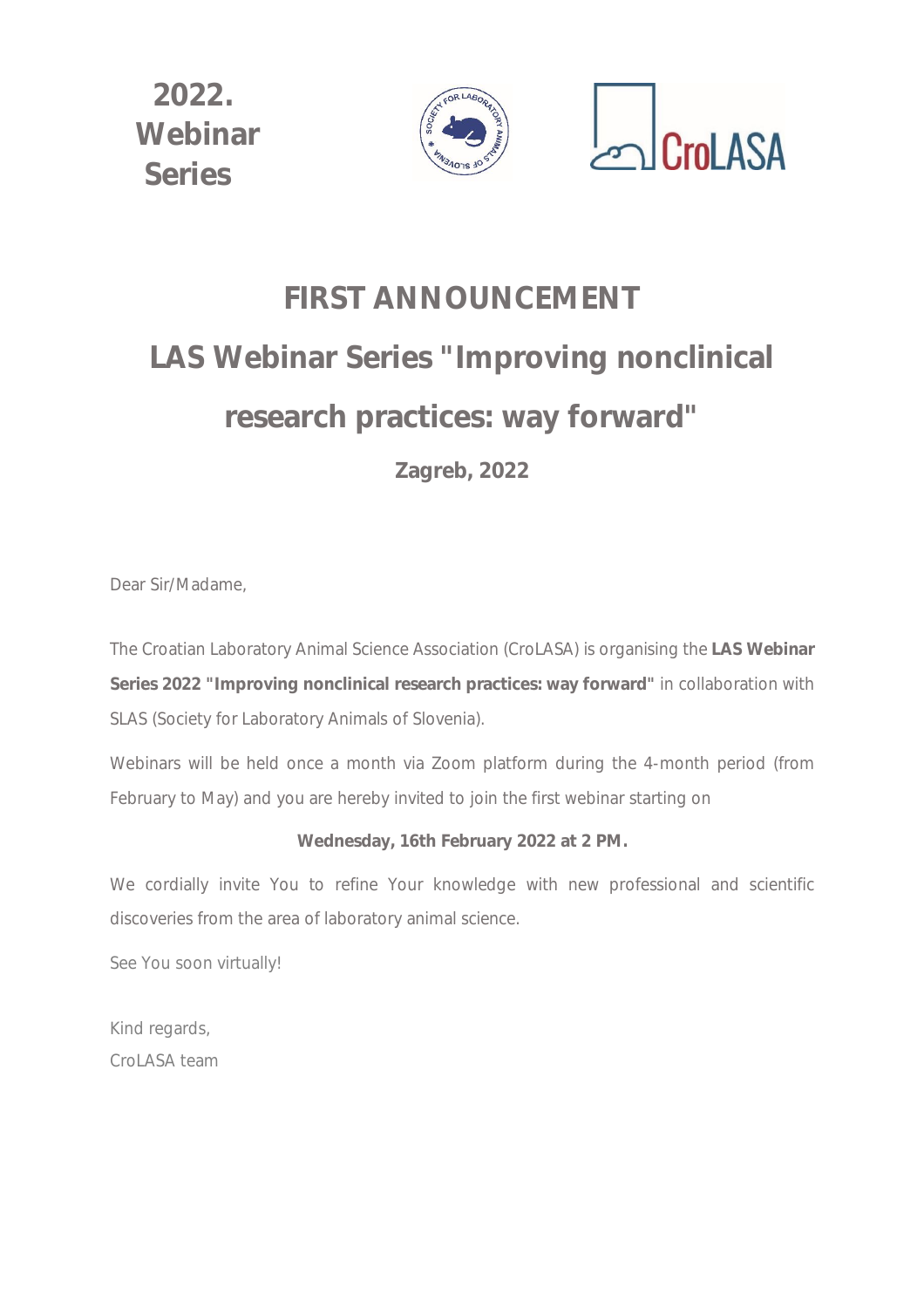

### **GENERAL INFORMATION**

### *Organiser*

Croatian Laboratory Animal Science Association (CroLASA) in collaboration with Society for Laboratory Animals of Slovenia (SLAS)

### *Place*

Zoom platform, 10000 Zagreb

### *Dates*

16<sup>th</sup> February 2022, 9<sup>th</sup> March 2022, 13<sup>th</sup> April 2022, 11<sup>th</sup> May 2022

### *Organising Committee*

Maja Lang Balija, Maja Lazarus, Martina Perše, Daša Ševeljević-Jaran, Dubravka Švob Štrac

### *Official languages*

Croatian and English

#### *Registration*

To participate in LAS webinars please fill in the Registration form at CroLASA website (www.crolasa.com) before 10<sup>th</sup> February 2022. Invitation to webinar (Zoom meeting) will come to Your e-mail address few days before the webinar.

### *Registration fee*

Participation is free of charge for registered members of CroLASA or SLAS with payed Society membership fee for 2021 as well as for all other interested colleagues. Certificate of attendance with Continuing Professional Development (CPD) points will be delivered free of charge to registered members upon demand (crolasa14@gmail.com or info@crolasa.com) after the webinar. For nonmembers Certificate with CPD points will be delivered upon 50 HRK (7 EUR) payment per lecture to Society's account: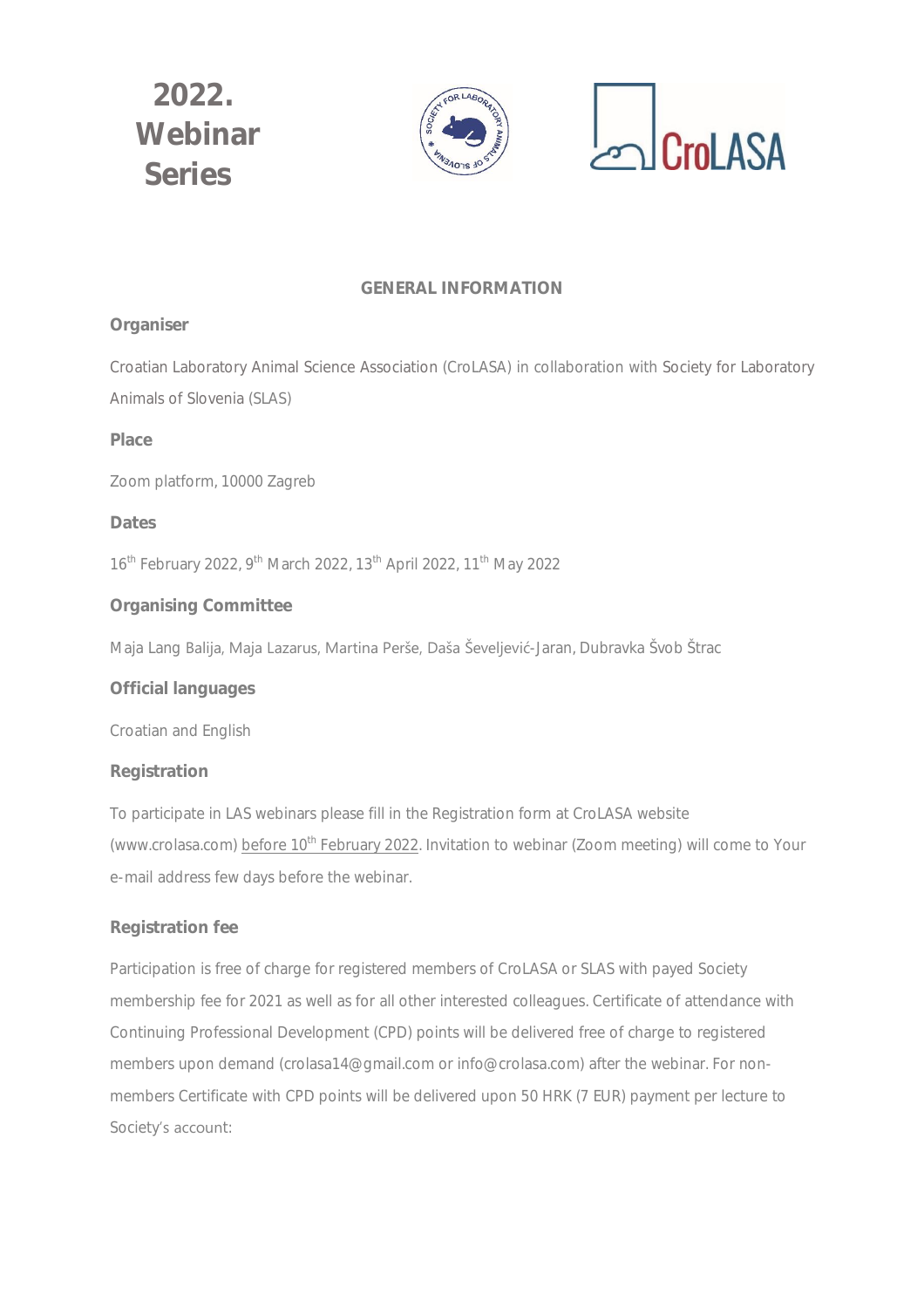



HRVATSKO DRUŠTVO ZA ZNANOST O LABORATORIJSKIM ŽIVOTINJAMA, Rooseveltov trg 6, Zagreb IBAN: HR4623900011100319222 BIC code: HPBZHR2X Aim: NAME and SURNAME, webinar date Hrvatska poštanska banka, d.d., Jurišićeva 4, 10 000 Zagreb

### *More information*

More information about LAS Webinar Series will be available on CroLASA website www.crolasa.com or you are invited to contact us over e-mail: crolasa14@gmail.com or info@crolasa.com.

# **PROGRAMME**

# **"Improving nonclinical research practices: way forward"**

### **1st LAS WEBINAR**

# **16th February 2022**

| <b>VRIJEME / TIME</b> | <b>TEMA / TOPIC</b>                                                             | <b>AUTOR / AUTHOR</b>                                           |
|-----------------------|---------------------------------------------------------------------------------|-----------------------------------------------------------------|
| $14^{00}$ - $14^{30}$ | Introduction                                                                    | CroLASA & SLAS                                                  |
| $14^{30} - 15^{30}$   | How can NORECOPA help researchers<br><b>PREPARE</b> for better science          | Adrian Smith, Norecopa,<br>Norway                               |
| $15^{30} - 16^{30}$   | Why you should consider sex as a<br>biological variable in preclinical research | Urte Jaeh, Charles River, Italy                                 |
| $16^{30} - 17^{15}$   | Promotional lecture - products and<br>services                                  | Szymon Wyrwicki,<br>Kristijan Jurovac,<br>AnimaLab Croatia Ltd. |
| $17^{15} - 17^{30}$   | Closing 1 <sup>st</sup> webinar and announcement of a<br>new cycle              | CroLASA & SLAS                                                  |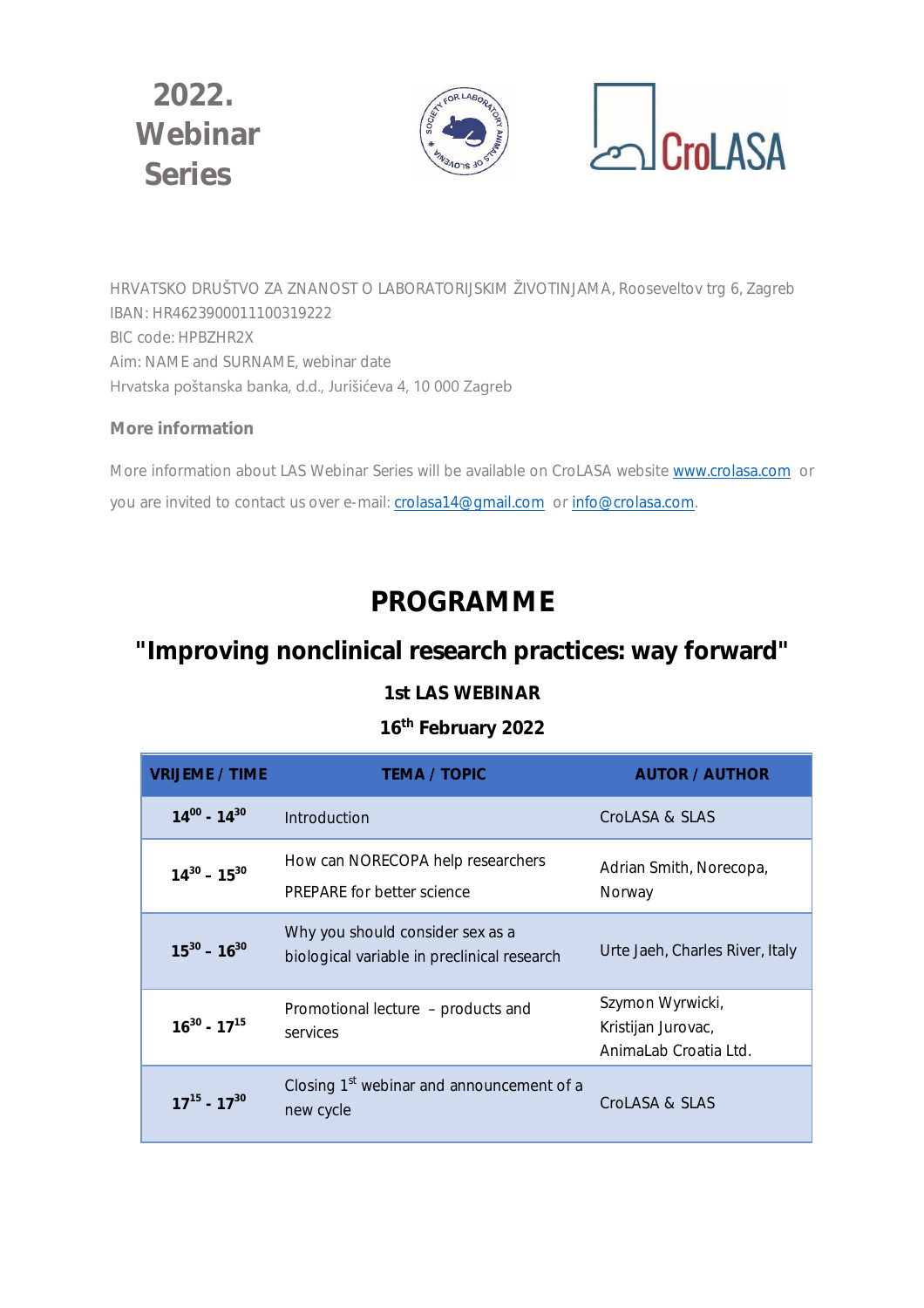



## **2nd LAS WEBINAR**

### **9 th March 2022**

| <b>VRIJEME / TIME</b> | <b>TEMA / TOPIC</b>                                             | <b>AUTOR / AUTHOR</b>                             |
|-----------------------|-----------------------------------------------------------------|---------------------------------------------------|
| $14^{00} - 15^{00}$   | Good practice in communicating<br>animal research to the public | Serban Morosan, University<br>of Sorbonne, France |
| $15^{00} - 16^{00}$   | AAALAC Program Description as a<br>useful self-evaluation tool  | Javier Guillen, AAALAC I<br>Europe, Spain         |
| $16^{00} - 16^{15}$   | Closing $2^{nd}$ webinar and announcement of<br>a new cycle     | CroLASA & SLAS                                    |

### **3rd LAS WEBINAR**

# **13th April 2022**

| <b>VRIJEME / TIME</b> | <b>TEMA / TOPIC</b>                                                                                                                               | <b>AUTOR / AUTHOR</b>                              |
|-----------------------|---------------------------------------------------------------------------------------------------------------------------------------------------|----------------------------------------------------|
| $14^{00} - 15^{00}$   | CRISPR Cas 9 gene editing in animal<br>models                                                                                                     | Maja Sabol, Institute Ruđer<br>Bošković, Croatia   |
| $15^{00} - 16^{00}$   | How should we assess "severity" and how<br>should we prioritize refinements?                                                                      | Paul Flecknell, UK                                 |
| $16^{00} - 17^{00}$   | Damned if you do - damned if you don't:<br>The potential confounding effects of<br>painful conditions and pain relief on<br>experimental readouts | Klas Abelson, University of<br>Copenhagen, Denmark |
| $17^{00} - 17^{15}$   | Closing $3th$ webinar and announcement of<br>a new cycle                                                                                          | CroLASA & SLAS                                     |